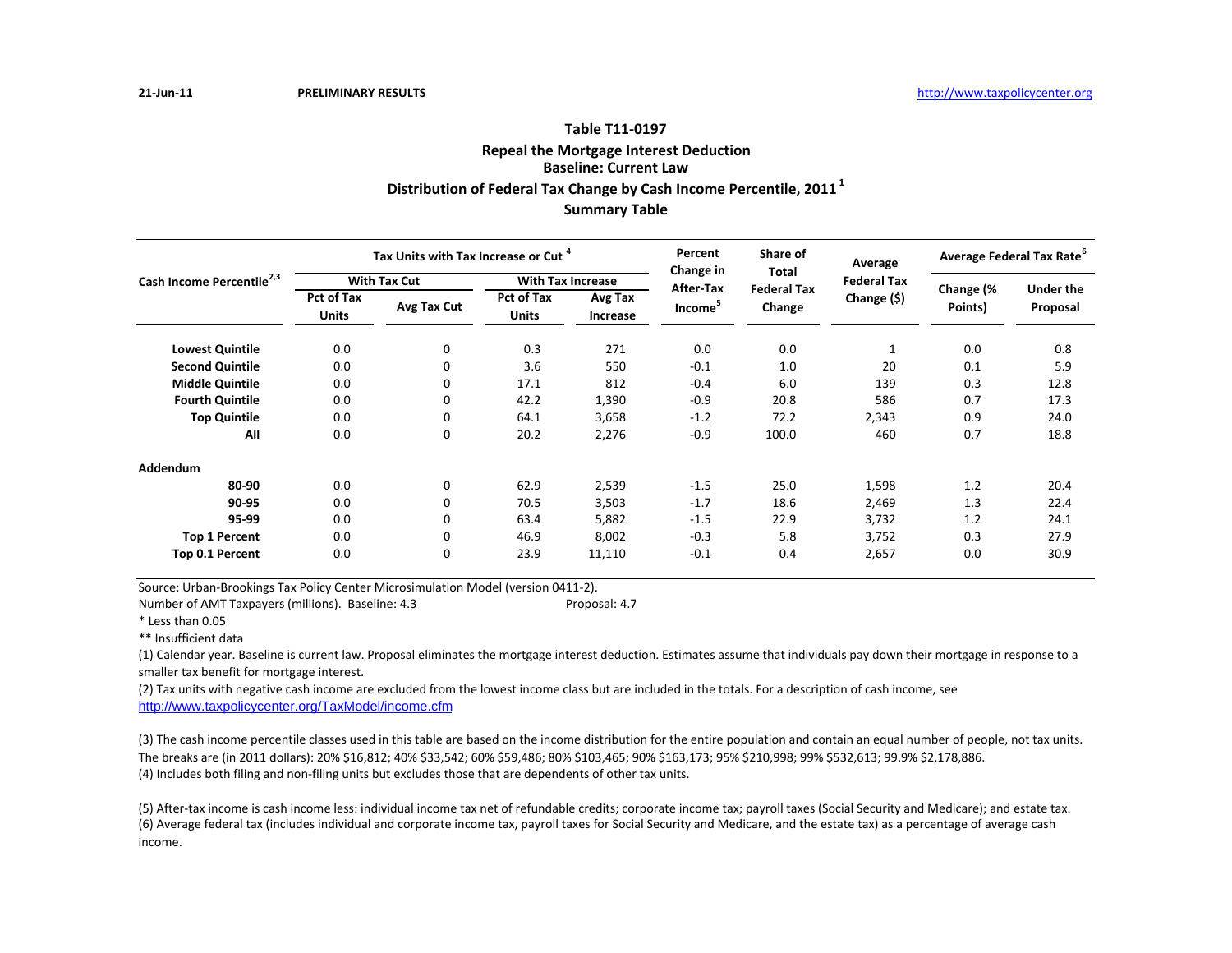### **Detail TableTable T11‐0197Repeal the Mortgage Interest Deduction Baseline: Current LawDistribution of Federal Tax Change by Cash Income Percentile, <sup>2011</sup> <sup>1</sup>**

|                                       | Percent of Tax Units <sup>4</sup> |                             | Percent<br><b>Share of Total</b><br>Change in |                              | <b>Average Federal Tax Change</b> |         |                      | <b>Share of Federal Taxes</b> | Average Federal Tax Rate <sup>6</sup> |                              |  |
|---------------------------------------|-----------------------------------|-----------------------------|-----------------------------------------------|------------------------------|-----------------------------------|---------|----------------------|-------------------------------|---------------------------------------|------------------------------|--|
| Cash Income Percentile <sup>2,3</sup> | <b>With Tax</b><br>Cut            | <b>With Tax</b><br>Increase | After-Tax<br>Income <sup>5</sup>              | <b>Federal Tax</b><br>Change | <b>Dollars</b>                    | Percent | Change (%<br>Points) | <b>Under the</b><br>Proposal  | Change (%<br>Points)                  | <b>Under the</b><br>Proposal |  |
| <b>Lowest Quintile</b>                | 0.0                               | 0.3                         | 0.0                                           | 0.0                          | $\mathbf{1}$                      | 1.0     | 0.0                  | 0.2                           | 0.0                                   | 0.8                          |  |
| <b>Second Quintile</b>                | 0.0                               | 3.6                         | $-0.1$                                        | 1.0                          | 20                                | 1.4     | $-0.1$               | 2.6                           | 0.1                                   | 5.9                          |  |
| <b>Middle Quintile</b>                | 0.0                               | 17.1                        | $-0.4$                                        | 6.0                          | 139                               | 2.5     | $-0.1$               | 9.2                           | 0.3                                   | 12.8                         |  |
| <b>Fourth Quintile</b>                | 0.0                               | 42.2                        | $-0.9$                                        | 20.8                         | 586                               | 4.5     | 0.1                  | 18.3                          | 0.7                                   | 17.3                         |  |
| <b>Top Quintile</b>                   | 0.0                               | 64.1                        | $-1.2$                                        | 72.2                         | 2,343                             | 4.0     | 0.1                  | 69.6                          | 0.9                                   | 24.0                         |  |
| All                                   | 0.0                               | 20.2                        | $-0.9$                                        | 100.0                        | 460                               | 3.9     | 0.0                  | 100.0                         | 0.7                                   | 18.8                         |  |
| Addendum                              |                                   |                             |                                               |                              |                                   |         |                      |                               |                                       |                              |  |
| 80-90                                 | 0.0                               | 62.9                        | $-1.5$                                        | 25.0                         | 1,598                             | 6.4     | 0.4                  | 15.5                          | 1.2                                   | 20.4                         |  |
| 90-95                                 | 0.0                               | 70.5                        | $-1.7$                                        | 18.6                         | 2,469                             | 6.4     | 0.3                  | 11.6                          | 1.3                                   | 22.4                         |  |
| 95-99                                 | 0.0                               | 63.4                        | $-1.5$                                        | 22.9                         | 3,732                             | 5.1     | 0.2                  | 17.7                          | 1.2                                   | 24.1                         |  |
| <b>Top 1 Percent</b>                  | 0.0                               | 46.9                        | $-0.3$                                        | 5.8                          | 3,752                             | 0.9     | $-0.7$               | 24.8                          | 0.3                                   | 27.9                         |  |
| Top 0.1 Percent                       | 0.0                               | 23.9                        | $-0.1$                                        | 0.4                          | 2,657                             | 0.1     | $-0.5$               | 12.6                          | 0.0                                   | 30.9                         |  |

#### **Baseline Distribution of Income and Federal Taxes**

**by Cash Income Percentile, <sup>2011</sup> <sup>1</sup>**

| Cash Income Percentile <sup>2,3</sup> | Tax Units <sup>4</sup> |            |           | Pre-Tax Income |           | <b>Federal Tax Burden</b> |           | After-Tax Income <sup>5</sup> | Average<br><b>Federal Tax</b> |
|---------------------------------------|------------------------|------------|-----------|----------------|-----------|---------------------------|-----------|-------------------------------|-------------------------------|
|                                       | <b>Number</b>          | Percent of | Average   | Percent of     | Average   | Percent of                | Average   | Percent of                    |                               |
|                                       | (thousands)            | Total      | (dollars) | Total          | (dollars) | Total                     | (dollars) | Total                         | Rate <sup>6</sup>             |
| <b>Lowest Quintile</b>                | 43,661                 | 26.6       | 9,187     | 3.8            | 77        | 0.2                       | 9,111     | 4.5                           | 0.8                           |
| <b>Second Quintile</b>                | 36,819                 | 22.5       | 24,603    | 8.5            | 1,420     | 2.7                       | 23,183    | 9.7                           | 5.8                           |
| <b>Middle Quintile</b>                | 32,344                 | 19.7       | 44,639    | 13.5           | 5,592     | 9.3                       | 39,047    | 14.4                          | 12.5                          |
| <b>Fourth Quintile</b>                | 26,761                 | 16.3       | 79,524    | 19.9           | 13,168    | 18.2                      | 66,356    | 20.3                          | 16.6                          |
| <b>Top Quintile</b>                   | 23.243                 | 14.2       | 251.746   | 54.6           | 58,040    | 69.5                      | 193,706   | 51.3                          | 23.1                          |
| All                                   | 163,869                | 100.0      | 65,357    | 100.0          | 11,841    | 100.0                     | 53,516    | 100.0                         | 18.1                          |
| Addendum                              |                        |            |           |                |           |                           |           |                               |                               |
| 80-90                                 | 11.775                 | 7.2        | 130,276   | 14.3           | 24,948    | 15.1                      | 105,329   | 14.1                          | 19.2                          |
| 90-95                                 | 5,676                  | 3.5        | 183.757   | 9.7            | 38,713    | 11.3                      | 145,044   | 9.4                           | 21.1                          |
| 95-99                                 | 4,619                  | 2.8        | 320,086   | 13.8           | 73,522    | 17.5                      | 246,564   | 13.0                          | 23.0                          |
| <b>Top 1 Percent</b>                  | 1.173                  | 0.7        | 1,530,773 | 16.8           | 422.728   | 25.6                      | 1,108,045 | 14.8                          | 27.6                          |
| Top 0.1 Percent                       | 120                    | 0.1        | 6,859,873 | 7.7            | 2,113,525 | 13.1                      | 4,746,348 | 6.5                           | 30.8                          |

Source: Urban‐Brookings Tax Policy Center Microsimulation Model (version 0411‐2).

Number of AMT Taxpayers (millions). Baseline: 4.3 Proposal: 4.7

(1) Calendar year. Baseline is current law. Proposal eliminates the mortgage interest deduction. Estimates assume that individuals pay down their mortgage in response to <sup>a</sup> smaller tax benefit for mortgage interest.

(2) Tax units with negative cash income are excluded from the lowest income class but are included in the totals. For <sup>a</sup> description of cash income, see

http://www.taxpolicycenter.org/TaxModel/income.cfm

(3) The cash income percentile classes used in this table are based on the income distribution for the entire population and contain an equal number of people, not tax units. The breaks are (in 2011 dollars): 20% \$16,812; 40% \$33,542; 60% \$59,486; 80% \$103,465; 90% \$163,173; 95% \$210,998; 99% \$532,613; 99.9% \$2,178,886.

(4) Includes both filing and non‐filing units but excludes those that are dependents of other tax units.

(5) After‐tax income is cash income less: individual income tax net of refundable credits; corporate income tax; payroll taxes (Social Security and Medicare); and estate tax.

<sup>\*</sup> Less than 0.05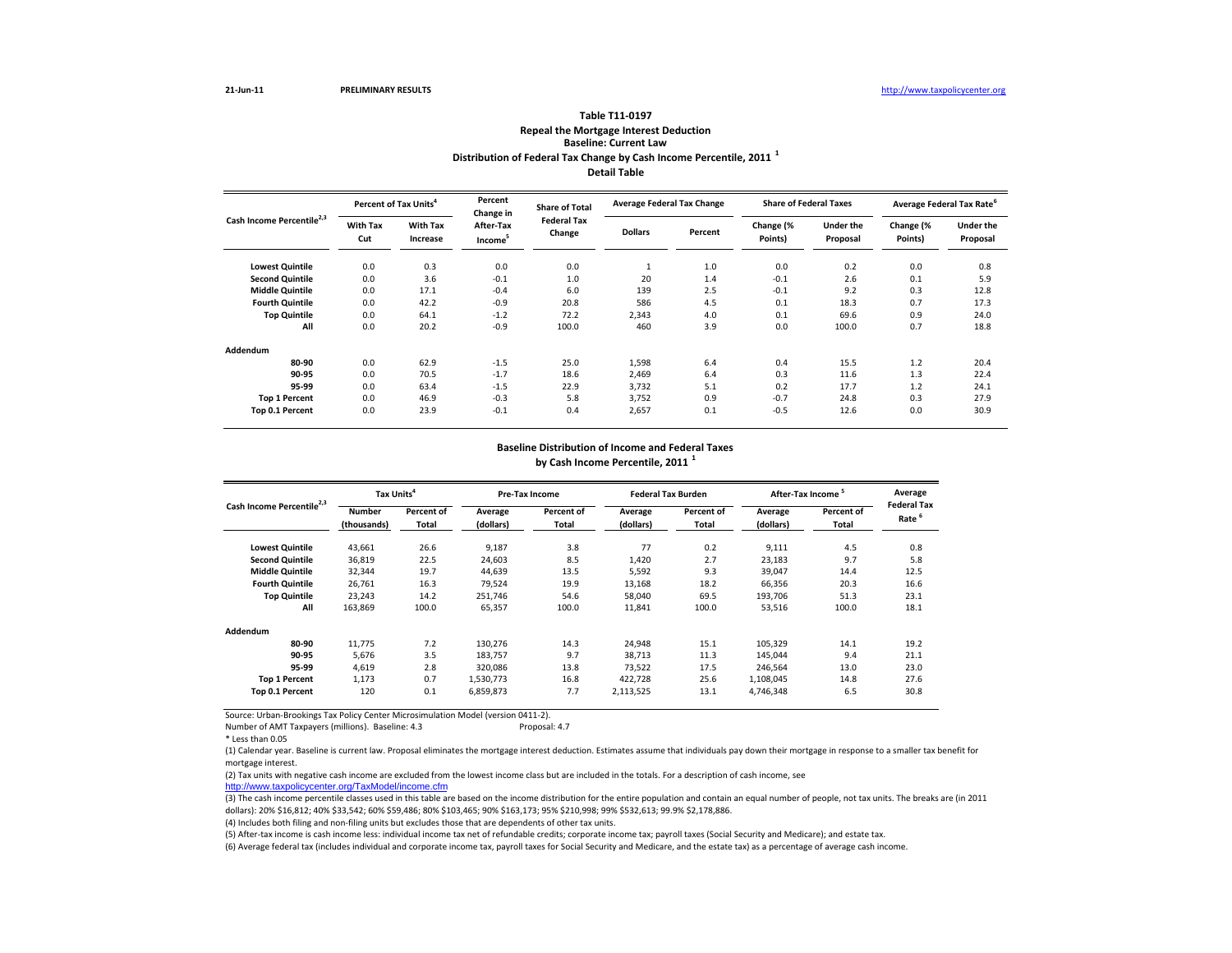### **Distribution of Federal Tax Change by Cash Income Percentile Adjusted for Family Size, <sup>2011</sup> <sup>1</sup> Detail TableTable T11‐0197Repeal the Mortgage Interest Deduction Baseline: Current Law**

|                                       | Percent of Tax Units <sup>4</sup> |                             | Percent<br><b>Share of Total</b><br>Change in |                              |                | <b>Average Federal Tax Change</b> |                      | <b>Share of Federal Taxes</b> | Average Federal Tax Rate <sup>o</sup> |                              |
|---------------------------------------|-----------------------------------|-----------------------------|-----------------------------------------------|------------------------------|----------------|-----------------------------------|----------------------|-------------------------------|---------------------------------------|------------------------------|
| Cash Income Percentile <sup>2,3</sup> | <b>With Tax</b><br>Cut            | <b>With Tax</b><br>Increase | After-Tax<br>Income <sup>5</sup>              | <b>Federal Tax</b><br>Change | <b>Dollars</b> | Percent                           | Change (%<br>Points) | <b>Under the</b><br>Proposal  | Change (%<br>Points)                  | <b>Under the</b><br>Proposal |
| <b>Lowest Quintile</b>                | 0.0                               | 0.1                         | 0.0                                           | 0.0                          | $\mathbf 0$    | 0.0                               | 0.0                  | $-0.6$                        | 0.0                                   | $-3.7$                       |
| <b>Second Quintile</b>                | 0.0                               | 3.2                         | $-0.1$                                        | 0.7                          | 14             | 1.8                               | 0.0                  | 1.4                           | 0.1                                   | 3.7                          |
| <b>Middle Quintile</b>                | 0.0                               | 14.3                        | $-0.3$                                        | 5.2                          | 119            | 2.7                               | $-0.1$               | 7.5                           | 0.3                                   | 11.6                         |
| <b>Fourth Quintile</b>                | 0.0                               | 35.0                        | $-0.8$                                        | 18.4                         | 456            | 4.2                               | 0.0                  | 17.3                          | 0.7                                   | 16.7                         |
| <b>Top Quintile</b>                   | 0.0                               | 57.0                        | $-1.2$                                        | 75.8                         | 1,952          | 4.0                               | 0.1                  | 74.3                          | 0.9                                   | 23.9                         |
| All                                   | 0.0                               | 20.2                        | $-0.9$                                        | 100.0                        | 460            | 3.9                               | 0.0                  | 100.0                         | 0.7                                   | 18.8                         |
| Addendum                              |                                   |                             |                                               |                              |                |                                   |                      |                               |                                       |                              |
| 80-90                                 | 0.0                               | 55.5                        | $-1.5$                                        | 26.3                         | 1,344          | 6.3                               | 0.4                  | 16.6                          | 1.2                                   | 20.6                         |
| 90-95                                 | 0.0                               | 60.9                        | $-1.6$                                        | 19.0                         | 1,967          | 5.9                               | 0.2                  | 12.8                          | 1.2                                   | 22.0                         |
| 95-99                                 | 0.0                               | 59.1                        | $-1.5$                                        | 24.2                         | 3,138          | 5.0                               | 0.2                  | 19.0                          | 1.1                                   | 24.0                         |
| <b>Top 1 Percent</b>                  | 0.0                               | 43.5                        | $-0.3$                                        | 6.3                          | 3,301          | 0.9                               | $-0.8$               | 26.0                          | 0.3                                   | 27.7                         |
| Top 0.1 Percent                       | 0.0                               | 22.2                        | $-0.1$                                        | 0.5                          | 2,382          | 0.1                               | $-0.5$               | 13.0                          | 0.0                                   | 30.5                         |

#### **Baseline Distribution of Income and Federal Taxes**

**by Cash Income Percentile Adjusted for Family Size, <sup>2011</sup> <sup>1</sup>**

| Cash Income Percentile <sup>2,3</sup> | Tax Units <sup>4</sup> |            | Pre-Tax Income |            |           | <b>Federal Tax Burden</b> |           | After-Tax Income <sup>5</sup> | Average            |
|---------------------------------------|------------------------|------------|----------------|------------|-----------|---------------------------|-----------|-------------------------------|--------------------|
|                                       | <b>Number</b>          | Percent of | Average        | Percent of | Average   | Percent of                | Average   | Percent of                    | <b>Federal Tax</b> |
|                                       | (thousands)            | Total      | (dollars)      | Total      | (dollars) | Total                     | (dollars) | Total                         | Rate <sup>6</sup>  |
| <b>Lowest Quintile</b>                | 36,119                 | 22.0       | 8,514          | 2.9        | $-314$    | $-0.6$                    | 8,828     | 3.6                           | $-3.7$             |
| <b>Second Quintile</b>                | 34,184                 | 20.9       | 21,971         | 7.0        | 797       | 1.4                       | 21,175    | 8.3                           | 3.6                |
| <b>Middle Quintile</b>                | 32,894                 | 20.1       | 39.696         | 12.2       | 4.480     | 7.6                       | 35,217    | 13.2                          | 11.3               |
| <b>Fourth Quintile</b>                | 30,355                 | 18.5       | 68.751         | 19.5       | 11,003    | 17.2                      | 57,747    | 20.0                          | 16.0               |
| <b>Top Quintile</b>                   | 29,277                 | 17.9       | 214.472        | 58.6       | 49.209    | 74.3                      | 165,264   | 55.2                          | 22.9               |
| All                                   | 163,869                | 100.0      | 65,357         | 100.0      | 11,841    | 100.0                     | 53,516    | 100.0                         | 18.1               |
| Addendum                              |                        |            |                |            |           |                           |           |                               |                    |
| 80-90                                 | 14,737                 | 9.0        | 109,930        | 15.1       | 21,318    | 16.2                      | 88,613    | 14.9                          | 19.4               |
| 90-95                                 | 7.285                  | 4.5        | 160.327        | 10.9       | 33,328    | 12.5                      | 126,999   | 10.6                          | 20.8               |
| 95-99                                 | 5,822                  | 3.6        | 274,602        | 14.9       | 62,661    | 18.8                      | 211,941   | 14.1                          | 22.8               |
| <b>Top 1 Percent</b>                  | 1.433                  | 0.9        | 1,320,449      | 17.7       | 362.091   | 26.7                      | 958.358   | 15.7                          | 27.4               |
| Top 0.1 Percent                       | 144                    | 0.1        | 5,985,092      | 8.0        | 1,824,792 | 13.5                      | 4,160,300 | 6.8                           | 30.5               |

Source: Urban‐Brookings Tax Policy Center Microsimulation Model (version 0411‐2).

Number of AMT Taxpayers (millions). Baseline: 4.3 Proposal: 4.7

(1) Calendar year. Baseline is current law. Proposal eliminates the mortgage interest deduction. Estimates assume that individuals pay down their mortgage in response to <sup>a</sup> smaller tax benefit for mortgage interest.

(2) Tax units with negative cash income are excluded from the lowest income class but are included in the totals. For <sup>a</sup> description of cash income, see

http://www.taxpolicycenter.org/TaxModel/income.cfm

(3) The cash income percentile classes used in this table are based on the income distribution for the entire population and contain an equal number of people, not tax units. The incomes used are adjusted for family size by dividing by the square root of the number of people in the tax unit. The resulting percentile breaks are (in 2011 dollars): 20% \$11,688; 40% \$22,351; 60% \$38,055; 80% \$65,353; 90% \$95,935; 95% \$134,201; 99% \$335,779; 99.9% \$1,350,445.

(4) Includes both filing and non‐filing units but excludes those that are dependents of other tax units.

(5) After‐tax income is cash income less: individual income tax net of refundable credits; corporate income tax; payroll taxes (Social Security and Medicare); and estate tax.

<sup>\*</sup> Less than 0.05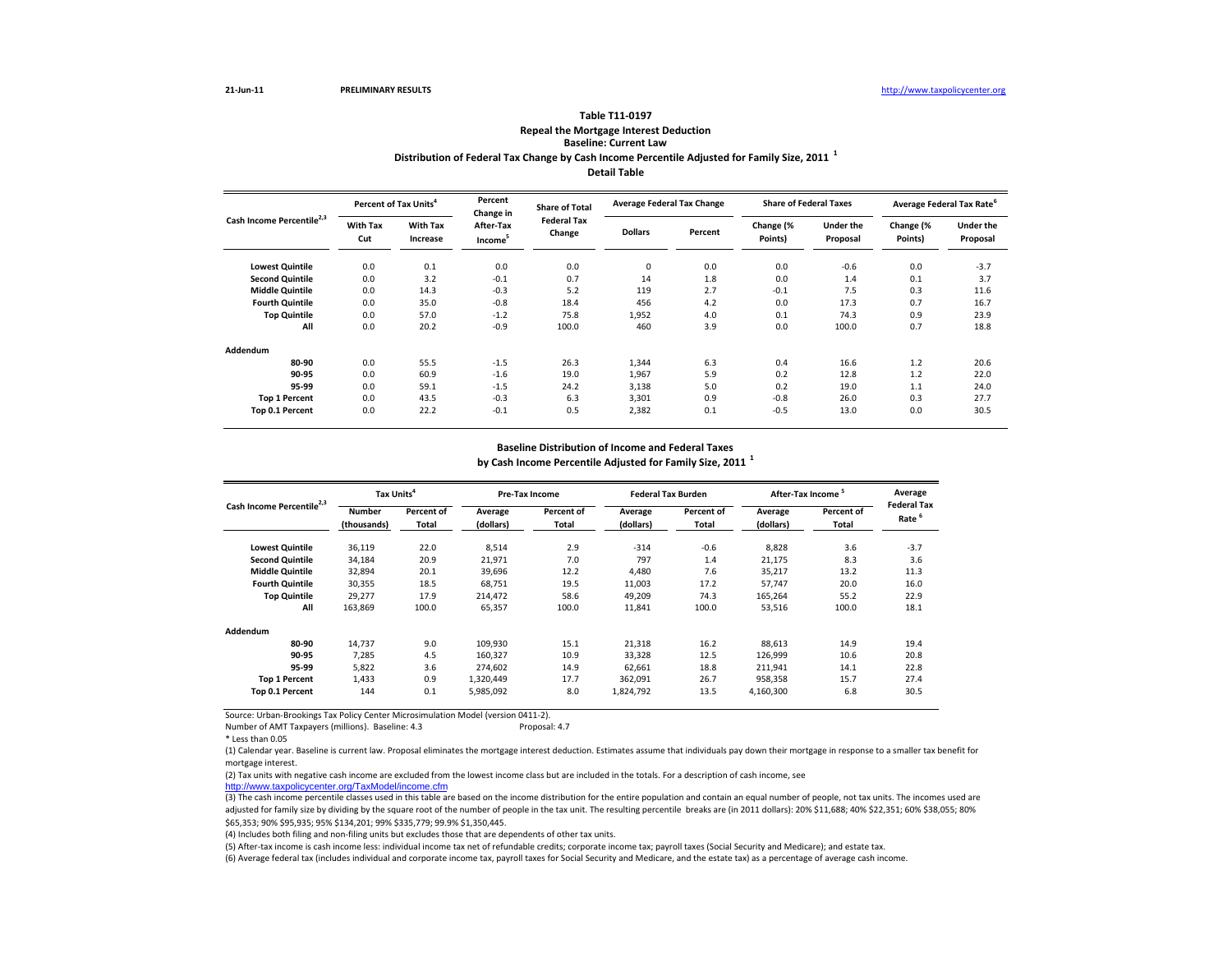### **Distribution of Federal Tax Change by Cash Income Percentile Adjusted for Family Size, <sup>2011</sup> <sup>1</sup> Detail Table ‐ Single Tax Units Table T11‐0197Repeal the Mortgage Interest Deduction Baseline: Current Law**

|                                       | Percent of Tax Units <sup>4</sup> |                             | Percent<br>Change in             | <b>Share of Total</b>        | <b>Average Federal Tax Change</b> |         | <b>Share of Federal Taxes</b> |                              | Average Federal Tax Rate <sup>6</sup> |                              |
|---------------------------------------|-----------------------------------|-----------------------------|----------------------------------|------------------------------|-----------------------------------|---------|-------------------------------|------------------------------|---------------------------------------|------------------------------|
| Cash Income Percentile <sup>2,3</sup> | <b>With Tax</b><br>Cut            | <b>With Tax</b><br>Increase | After-Tax<br>Income <sup>5</sup> | <b>Federal Tax</b><br>Change | <b>Dollars</b>                    | Percent | Change (%<br>Points)          | <b>Under the</b><br>Proposal | Change (%<br>Points)                  | <b>Under the</b><br>Proposal |
| <b>Lowest Quintile</b>                | 0.0                               | 0.1                         | 0.0                              | 0.0                          | 0                                 | 0.0     | 0.0                           | 1.1                          | 0.0                                   | 3.4                          |
| <b>Second Quintile</b>                | 0.0                               | 1.7                         | $-0.1$                           | 1.2                          | 8                                 | 0.8     | $-0.1$                        | 4.3                          | 0.1                                   | 6.3                          |
| <b>Middle Quintile</b>                | 0.0                               | 6.9                         | $-0.2$                           | 5.7                          | 48                                | 1.3     | $-0.2$                        | 12.3                         | 0.2                                   | 12.5                         |
| <b>Fourth Quintile</b>                | 0.0                               | 21.2                        | $-0.6$                           | 19.4                         | 220                               | 2.6     | $-0.1$                        | 21.2                         | 0.5                                   | 18.1                         |
| <b>Top Quintile</b>                   | 0.0                               | 41.2                        | $-1.1$                           | 73.7                         | 1,109                             | 3.4     | 0.4                           | 61.0                         | 0.8                                   | 24.4                         |
| All                                   | 0.0                               | 9.5                         | $-0.6$                           | 100.0                        | 166                               | 2.8     | 0.0                           | 100.0                        | 0.5                                   | 17.7                         |
| Addendum                              |                                   |                             |                                  |                              |                                   |         |                               |                              |                                       |                              |
| 80-90                                 | 0.0                               | 39.1                        | $-1.2$                           | 29.4                         | 752                               | 4.6     | 0.3                           | 18.2                         | 1.0                                   | 21.9                         |
| 90-95                                 | 0.0                               | 43.4                        | $-1.3$                           | 13.8                         | 1,149                             | 4.8     | 0.2                           | 8.2                          | 1.1                                   | 22.7                         |
| 95-99                                 | 0.0                               | 47.1                        | $-1.4$                           | 24.2                         | 1,934                             | 4.6     | 0.3                           | 15.0                         | 1.0                                   | 23.6                         |
| <b>Top 1 Percent</b>                  | 0.0                               | 35.5                        | $-0.4$                           | 6.4                          | 2,214                             | 0.9     | $-0.4$                        | 19.6                         | 0.3                                   | 29.0                         |
| Top 0.1 Percent                       | 0.0                               | 20.9                        | $-0.1$                           | 0.5                          | 2,088                             | 0.2     | $-0.3$                        | 9.5                          | 0.1                                   | 33.6                         |

#### **Baseline Distribution of Income and Federal Taxes**

**by Cash Income Percentile Adjusted for Family Size, <sup>2011</sup> <sup>1</sup>**

| Cash Income Percentile <sup>2,3</sup> |               | Tax Units <sup>4</sup> |           | Pre-Tax Income |           | <b>Federal Tax Burden</b> | After-Tax Income <sup>5</sup> | Average    |                    |
|---------------------------------------|---------------|------------------------|-----------|----------------|-----------|---------------------------|-------------------------------|------------|--------------------|
|                                       | <b>Number</b> | Percent of             | Average   | Percent of     | Average   | Percent of                | Average                       | Percent of | <b>Federal Tax</b> |
|                                       | (thousands)   | Total                  | (dollars) | Total          | (dollars) | Total                     | (dollars)                     | Total      | Rate <sup>6</sup>  |
| <b>Lowest Quintile</b>                | 23,744        | 29.6                   | 6,815     | 5.9            | 230       | 1.2                       | 6,585                         | 6.9        | 3.4                |
| <b>Second Quintile</b>                | 19,342        | 24.1                   | 17,082    | 12.0           | 1,070     | 4.4                       | 16,012                        | 13.6       | 6.3                |
| <b>Middle Quintile</b>                | 15,928        | 19.9                   | 30.098    | 17.4           | 3.715     | 12.5                      | 26,383                        | 18.4       | 12.3               |
| <b>Fourth Quintile</b>                | 11,766        | 14.7                   | 48.403    | 20.7           | 8,536     | 21.2                      | 39,867                        | 20.6       | 17.6               |
| <b>Top Quintile</b>                   | 8,867         | 11.1                   | 137.269   | 44.2           | 32,330    | 60.6                      | 104,939                       | 40.8       | 23.6               |
| All                                   | 80,235        | 100.0                  | 34,300    | 100.0          | 5,895     | 100.0                     | 28,405                        | 100.0      | 17.2               |
| Addendum                              |               |                        |           |                |           |                           |                               |            |                    |
| 80-90                                 | 5,214         | 6.5                    | 77,390    | 14.7           | 16,196    | 17.9                      | 61,193                        | 14.0       | 20.9               |
| 90-95                                 | 1.603         | 2.0                    | 109.752   | 6.4            | 23.782    | 8.1                       | 85,971                        | 6.0        | 21.7               |
| 95-99                                 | 1,667         | 2.1                    | 185,341   | 11.2           | 41,793    | 14.7                      | 143,548                       | 10.5       | 22.6               |
| <b>Top 1 Percent</b>                  | 383           | 0.5                    | 857.687   | 12.0           | 246.343   | 20.0                      | 611.344                       | 10.3       | 28.7               |
| Top 0.1 Percent                       | 33            | 0.0                    | 4,190,532 | 5.0            | 1,407,004 | 9.8                       | 2,783,528                     | 4.0        | 33.6               |

Source: Urban‐Brookings Tax Policy Center Microsimulation Model (version 0411‐2).

(1) Calendar year. Baseline is current law. Proposal eliminates the mortgage interest deduction. Estimates assume that individuals pay down their mortgage in response to <sup>a</sup> smaller tax benefit for mortgage interest.

(2) Tax units with negative cash income are excluded from the lowest income class but are included in the totals. For <sup>a</sup> description of cash income, see

http://www.taxpolicycenter.org/TaxModel/income.cfm

(3) The cash income percentile classes used in this table are based on the income distribution for the entire population and contain an equal number of people, not tax units. The incomes used are adjusted for family size by dividing by the square root of the number of people in the tax unit. The resulting percentile breaks are (in 2011 dollars): 20% \$11,688; 40% \$22,351; 60% \$38,055; 80% \$65,353; 90% \$95,935; 95% \$134,201; 99% \$335,779; 99.9% \$1,350,445.

(4) Includes both filing and non‐filing units but excludes those that are dependents of other tax units.

(5) After‐tax income is cash income less: individual income tax net of refundable credits; corporate income tax; payroll taxes (Social Security and Medicare); and estate tax.

<sup>\*</sup> Less than 0.05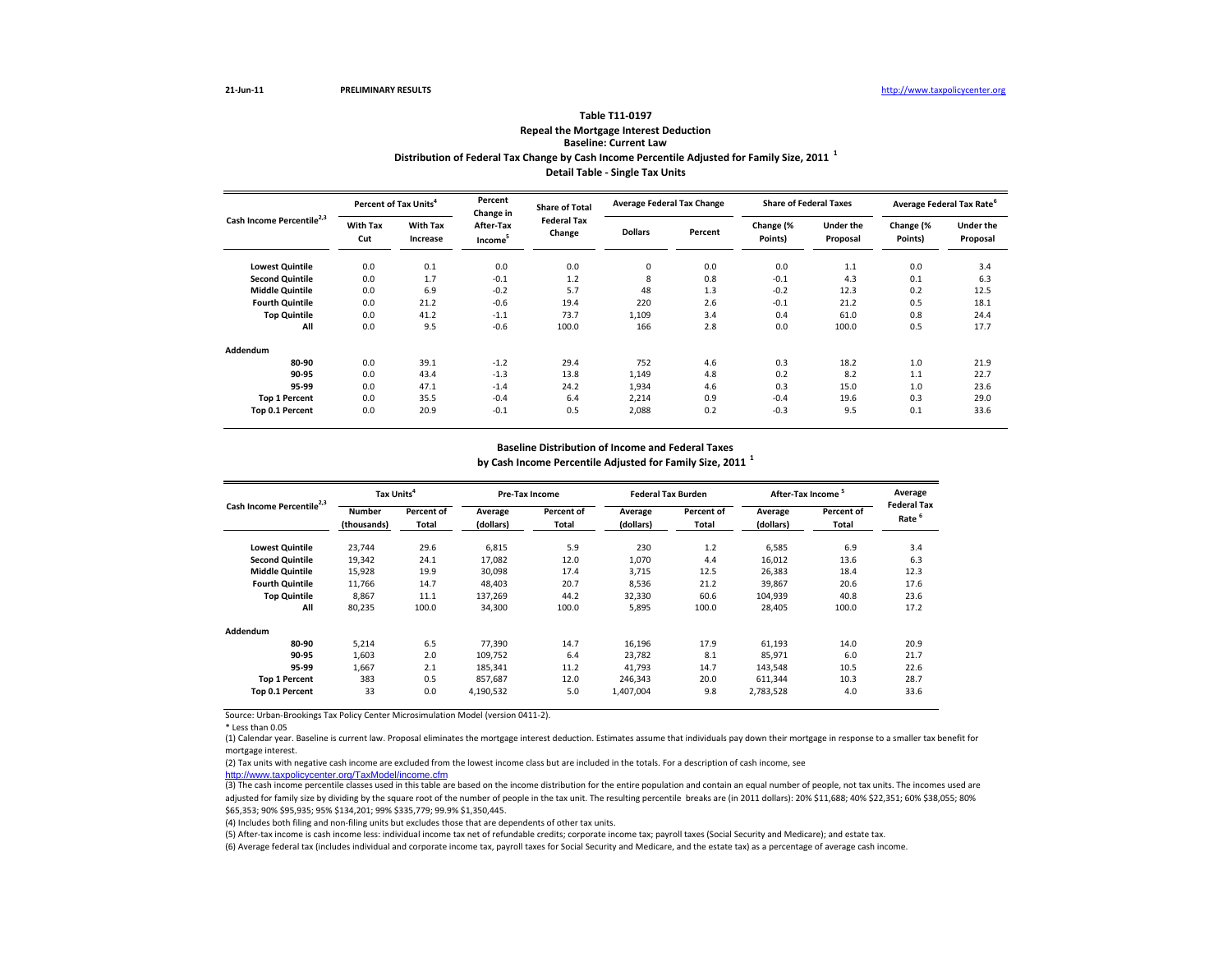### **Distribution of Federal Tax Change by Cash Income Percentile Adjusted for Family Size, <sup>2011</sup> <sup>1</sup> Detail Table ‐ Married Tax Units Filing Jointly Table T11‐0197Repeal the Mortgage Interest Deduction Baseline: Current Law**

|                                       | Percent of Tax Units <sup>4</sup> |                             | Percent<br>Change in             | <b>Share of Total</b>        | <b>Average Federal Tax Change</b> |         |                      | <b>Share of Federal Taxes</b> | Average Federal Tax Rate <sup>6</sup> |                              |
|---------------------------------------|-----------------------------------|-----------------------------|----------------------------------|------------------------------|-----------------------------------|---------|----------------------|-------------------------------|---------------------------------------|------------------------------|
| Cash Income Percentile <sup>2,3</sup> | <b>With Tax</b><br>Cut            | <b>With Tax</b><br>Increase | After-Tax<br>Income <sup>5</sup> | <b>Federal Tax</b><br>Change | <b>Dollars</b>                    | Percent | Change (%<br>Points) | <b>Under the</b><br>Proposal  | Change (%<br>Points)                  | <b>Under the</b><br>Proposal |
| <b>Lowest Quintile</b>                | 0.0                               | 0.0                         | 0.0                              | 0.0                          | $\mathbf 0$                       | 0.0     | 0.0                  | $-0.3$                        | 0.0                                   | $-8.1$                       |
| <b>Second Quintile</b>                | 0.0                               | 6.5                         | $-0.1$                           | 0.3                          | 26                                | 2.8     | 0.0                  | 0.4                           | 0.1                                   | 3.1                          |
| <b>Middle Quintile</b>                | 0.0                               | 22.6                        | $-0.4$                           | 4.0                          | 200                               | 3.8     | 0.0                  | 4.4                           | 0.4                                   | 10.6                         |
| <b>Fourth Quintile</b>                | 0.0                               | 44.4                        | $-0.8$                           | 16.6                         | 605                               | 4.7     | 0.1                  | 14.8                          | 0.7                                   | 15.9                         |
| <b>Top Quintile</b>                   | 0.0                               | 64.4                        | $-1.2$                           | 79.1                         | 2,352                             | 4.1     | $-0.1$               | 80.6                          | 0.9                                   | 23.7                         |
| All                                   | 0.0                               | 38.8                        | $-1.0$                           | 100.0                        | 992                               | 4.2     | 0.0                  | 100.0                         | 0.8                                   | 20.3                         |
| Addendum                              |                                   |                             |                                  |                              |                                   |         |                      |                               |                                       |                              |
| 80-90                                 | 0.0                               | 65.2                        | $-1.6$                           | 25.8                         | 1,692                             | 6.9     | 0.4                  | 16.1                          | 1.3                                   | 20.1                         |
| 90-95                                 | 0.0                               | 66.3                        | $-1.6$                           | 21.1                         | 2,198                             | 6.1     | 0.3                  | 14.8                          | 1.3                                   | 21.9                         |
| 95-99                                 | 0.0                               | 64.4                        | $-1.5$                           | 25.6                         | 3,663                             | 5.1     | 0.2                  | 21.2                          | 1.2                                   | 24.1                         |
| <b>Top 1 Percent</b>                  | 0.0                               | 46.7                        | $-0.4$                           | 6.6                          | 3,726                             | 0.9     | $-0.9$               | 28.5                          | 0.3                                   | 27.3                         |
| Top 0.1 Percent                       | 0.0                               | 22.6                        | $-0.1$                           | 0.5                          | 2,469                             | 0.1     | $-0.6$               | 14.0                          | 0.0                                   | 29.9                         |

#### **Baseline Distribution of Income and Federal Taxes**

**by Cash Income Percentile Adjusted for Family Size, <sup>2011</sup> <sup>1</sup>**

| Cash Income Percentile <sup>2,3</sup> | Tax Units <sup>4</sup> |            | Pre-Tax Income |            |           | <b>Federal Tax Burden</b> | After-Tax Income <sup>5</sup> | Average    |                    |
|---------------------------------------|------------------------|------------|----------------|------------|-----------|---------------------------|-------------------------------|------------|--------------------|
|                                       | <b>Number</b>          | Percent of | Average        | Percent of | Average   | Percent of                | Average                       | Percent of | <b>Federal Tax</b> |
|                                       | (thousands)            | Total      | (dollars)      | Total      | (dollars) | Total                     | (dollars)                     | Total      | Rate <sup>6</sup>  |
| <b>Lowest Quintile</b>                | 4.201                  | 7.4        | 12,701         | 0.8        | $-1,028$  | $-0.3$                    | 13,729                        | 1.0        | $-8.1$             |
| <b>Second Quintile</b>                | 6,521                  | 11.5       | 30,924         | 2.9        | 931       | 0.5                       | 29,993                        | 3.5        | 3.0                |
| <b>Middle Quintile</b>                | 11,254                 | 19.9       | 52,021         | 8.5        | 5,304     | 4.4                       | 46,717                        | 9.4        | 10.2               |
| <b>Fourth Quintile</b>                | 15,448                 | 27.3       | 84,707         | 18.9       | 12,829    | 14.7                      | 71,878                        | 20.0       | 15.1               |
| <b>Top Quintile</b>                   | 18,895                 | 33.4       | 252,901        | 69.1       | 57.515    | 80.6                      | 195,386                       | 66.3       | 22.7               |
| All                                   | 56,662                 | 100.0      | 122,041        | 100.0      | 23,791    | 100.0                     | 98,249                        | 100.0      | 19.5               |
| Addendum                              |                        |            |                |            |           |                           |                               |            |                    |
| 80-90                                 | 8,587                  | 15.2       | 131,394        | 16.3       | 24,661    | 15.7                      | 106,733                       | 16.5       | 18.8               |
| 90-95                                 | 5,392                  | 9.5        | 176.360        | 13.8       | 36,341    | 14.5                      | 140,019                       | 13.6       | 20.6               |
| 95-99                                 | 3,925                  | 6.9        | 314,670        | 17.9       | 72,066    | 21.0                      | 242,604                       | 17.1       | 22.9               |
| <b>Top 1 Percent</b>                  | 992                    | 1.8        | 1,476,527      | 21.2       | 399,482   | 29.4                      | 1,077,044                     | 19.2       | 27.1               |
| Top 0.1 Percent                       | 102                    | 0.2        | 6,440,391      | 9.5        | 1,921,834 | 14.6                      | 4,518,557                     | 8.3        | 29.8               |

Source: Urban‐Brookings Tax Policy Center Microsimulation Model (version 0411‐2).

\* Less than 0.05

(1) Calendar year. Baseline is current law. Proposal eliminates the mortgage interest deduction. Estimates assume that individuals pay down their mortgage in response to <sup>a</sup> smaller tax benefit for mortgage interest.

(2) Tax units with negative cash income are excluded from the lowest income class but are included in the totals. For <sup>a</sup> description of cash income, see

http://www.taxpolicycenter.org/TaxModel/income.cfm

(3) The cash income percentile classes used in this table are based on the income distribution for the entire population and contain an equal number of people, not tax units. The incomes used are adjusted for family size by dividing by the square root of the number of people in the tax unit. The resulting percentile breaks are (in 2011 dollars): 20% \$11,688; 40% \$22,351; 60% \$38,055; 80% \$65,353; 90% \$95,935; 95% \$134,201; 99% \$335,779; 99.9% \$1,350,445.

(4) Includes both filing and non‐filing units but excludes those that are dependents of other tax units.

(5) After‐tax income is cash income less: individual income tax net of refundable credits; corporate income tax; payroll taxes (Social Security and Medicare); and estate tax.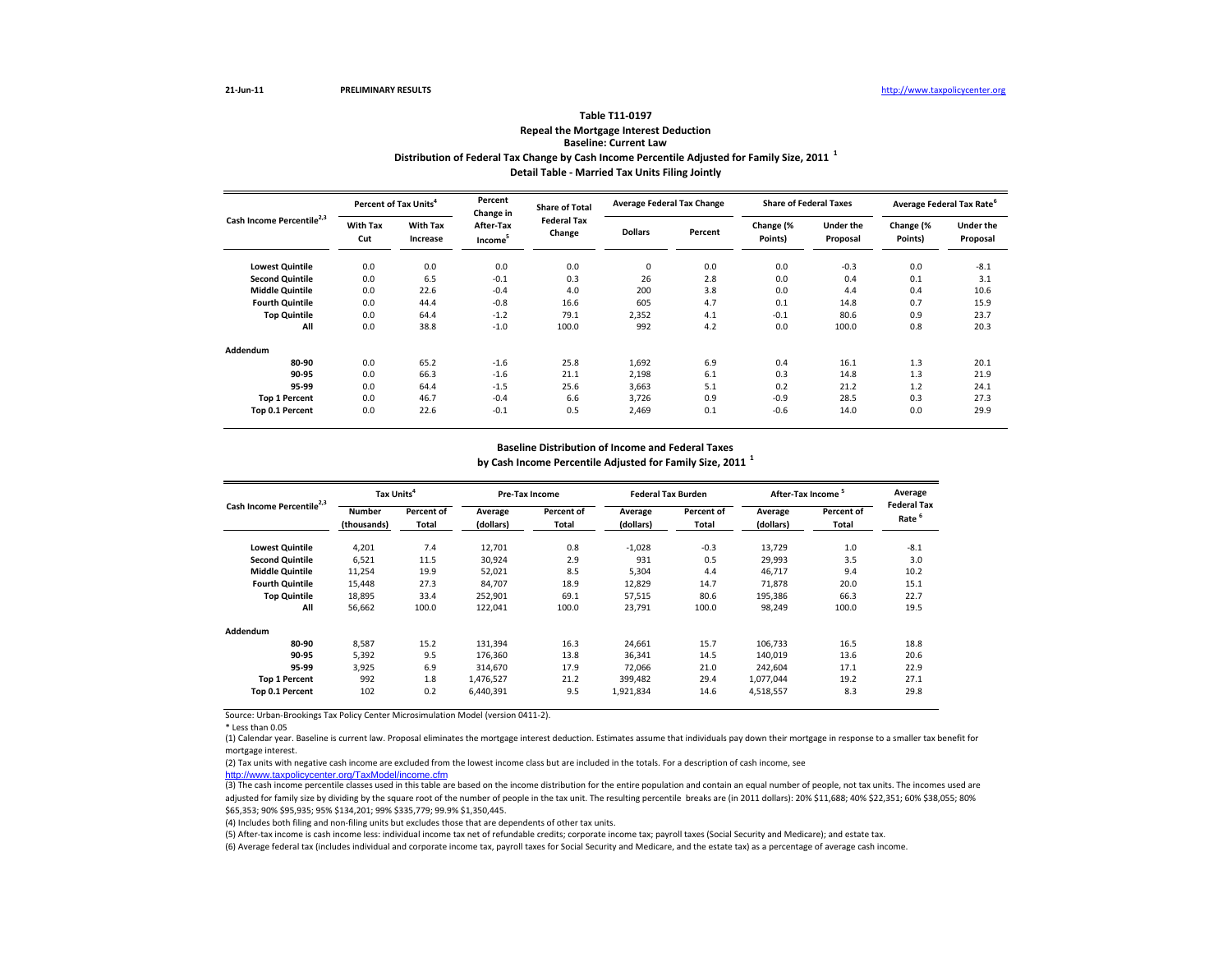### **Distribution of Federal Tax Change by Cash Income Percentile Adjusted for Family Size, <sup>2011</sup> <sup>1</sup> Detail Table ‐ Head of Household Tax Units Table T11‐0197Repeal the Mortgage Interest Deduction Baseline: Current Law**

|                                       | Percent of Tax Units <sup>4</sup> |                             | Percent<br>Change in             | <b>Share of Total</b>        | <b>Average Federal Tax Change</b> |         |                      | <b>Share of Federal Taxes</b> | Average Federal Tax Rate <sup>6</sup> |                              |
|---------------------------------------|-----------------------------------|-----------------------------|----------------------------------|------------------------------|-----------------------------------|---------|----------------------|-------------------------------|---------------------------------------|------------------------------|
| Cash Income Percentile <sup>2,3</sup> | <b>With Tax</b><br>Cut            | <b>With Tax</b><br>Increase | After-Tax<br>Income <sup>5</sup> | <b>Federal Tax</b><br>Change | <b>Dollars</b>                    | Percent | Change (%<br>Points) | <b>Under the</b><br>Proposal  | Change (%<br>Points)                  | <b>Under the</b><br>Proposal |
| <b>Lowest Quintile</b>                | 0.0                               | 0.0                         | 0.0                              | 0.0                          | $\mathbf 0$                       | 0.0     | 0.9                  | $-15.0$                       | 0.0                                   | $-14.0$                      |
| <b>Second Quintile</b>                | 0.0                               | 3.9                         | $-0.1$                           | 3.0                          | 17                                | $-21.0$ | 0.2                  | $-0.6$                        | 0.1                                   | $-0.3$                       |
| <b>Middle Quintile</b>                | 0.0                               | 18.9                        | $-0.4$                           | 16.7                         | 153                               | 3.1     | $-0.8$               | 30.0                          | 0.4                                   | 11.7                         |
| <b>Fourth Quintile</b>                | 0.0                               | 42.8                        | $-1.1$                           | 34.3                         | 626                               | 5.4     | $-0.1$               | 36.2                          | 0.9                                   | 17.5                         |
| <b>Top Quintile</b>                   | 0.0                               | 58.4                        | $-1.5$                           | 46.0                         | 1,985                             | 5.3     | $-0.2$               | 49.4                          | 1.2                                   | 23.6                         |
| All                                   | 0.0                               | 12.0                        | $-0.6$                           | 100.0                        | 186                               | 5.7     | 0.0                  | 100.0                         | 0.5                                   | 9.8                          |
| Addendum                              |                                   |                             |                                  |                              |                                   |         |                      |                               |                                       |                              |
| 80-90                                 | 0.0                               | 58.1                        | $-1.8$                           | 20.8                         | 1,464                             | 7.1     | 0.2                  | 16.7                          | 1.5                                   | 21.7                         |
| 90-95                                 | 0.0                               | 58.7                        | $-2.0$                           | 11.4                         | 2,326                             | 7.4     | 0.1                  | 9.0                           | 1.6                                   | 22.9                         |
| 95-99                                 | 0.0                               | 61.0                        | $-1.7$                           | 11.0                         | 3,286                             | 5.8     | 0.0                  | 10.7                          | 1.3                                   | 23.3                         |
| <b>Top 1 Percent</b>                  | 0.0                               | 49.6                        | $-0.4$                           | 2.8                          | 3,853                             | 1.2     | $-0.6$               | 13.0                          | 0.3                                   | 27.8                         |
| Top 0.1 Percent                       | 0.0                               | 31.0                        | $-0.1$                           | 0.2                          | 3,100                             | 0.2     | $-0.4$               | 6.4                           | 0.1                                   | 30.6                         |

#### **Baseline Distribution of Income and Federal Taxes**

**by Cash Income Percentile Adjusted for Family Size, <sup>2011</sup> <sup>1</sup>**

| Cash Income Percentile <sup>2,3</sup> | Tax Units <sup>4</sup> |            | Pre-Tax Income |            |           | <b>Federal Tax Burden</b> | After-Tax Income <sup>5</sup> | Average    |                    |
|---------------------------------------|------------------------|------------|----------------|------------|-----------|---------------------------|-------------------------------|------------|--------------------|
|                                       | <b>Number</b>          | Percent of | Average        | Percent of | Average   | Percent of                | Average                       | Percent of | <b>Federal Tax</b> |
|                                       | (thousands)            | Total      | (dollars)      | Total      | (dollars) | Total                     | (dollars)                     | Total      | Rate <sup>6</sup>  |
| <b>Lowest Quintile</b>                | 7,953                  | 32.6       | 11,391         | 10.5       | $-1,592$  | $-15.9$                   | 12,983                        | 13.2       | $-14.0$            |
| <b>Second Quintile</b>                | 7,879                  | 32.3       | 26,611         | 24.2       | $-83$     | $-0.8$                    | 26,694                        | 26.8       | $-0.3$             |
| <b>Middle Quintile</b>                | 4,968                  | 20.4       | 43,368         | 24.9       | 4,934     | 30.7                      | 38,434                        | 24.3       | 11.4               |
| <b>Fourth Quintile</b>                | 2,487                  | 10.2       | 69,930         | 20.1       | 11,639    | 36.3                      | 58,291                        | 18.5       | 16.6               |
| <b>Top Quintile</b>                   | 1.050                  | 4.3        | 167.924        | 20.4       | 37.714    | 49.6                      | 130,210                       | 17.4       | 22.5               |
| All                                   | 24,414                 | 100.0      | 35,432         | 100.0      | 3,270     | 100.0                     | 32,163                        | 100.0      | 9.2                |
| Addendum                              |                        |            |                |            |           |                           |                               |            |                    |
| 80-90                                 | 643                    | 2.6        | 101,291        | 7.5        | 20,502    | 16.5                      | 80,789                        | 6.6        | 20.2               |
| 90-95                                 | 223                    | 0.9        | 148,577        | 3.8        | 31,620    | 8.8                       | 116,957                       | 3.3        | 21.3               |
| 95-99                                 | 151                    | 0.6        | 255,857        | 4.5        | 56,437    | 10.7                      | 199,421                       | 3.9        | 22.1               |
| <b>Top 1 Percent</b>                  | 33                     | 0.1        | 1,194,732      | 4.6        | 328,715   | 13.6                      | 866,016                       | 3.6        | 27.5               |
| Top 0.1 Percent                       | $\overline{3}$         | 0.0        | 5,612,443      | 2.0        | 1,715,081 | 6.7                       | 3,897,362                     | 1.6        | 30.6               |

Source: Urban‐Brookings Tax Policy Center Microsimulation Model (version 0411‐2).

\* Less than 0.05

(1) Calendar year. Baseline is current law. Proposal eliminates the mortgage interest deduction. Estimates assume that individuals pay down their mortgage in response to <sup>a</sup> smaller tax benefit for mortgage interest.

(2) Tax units with negative cash income are excluded from the lowest income class but are included in the totals. For <sup>a</sup> description of cash income, see

http://www.taxpolicycenter.org/TaxModel/income.cfm

(3) The cash income percentile classes used in this table are based on the income distribution for the entire population and contain an equal number of people, not tax units. The incomes used are adjusted for family size by dividing by the square root of the number of people in the tax unit. The resulting percentile breaks are (in 2011 dollars): 20% \$11,688; 40% \$22,351; 60% \$38,055; 80% \$65,353; 90% \$95,935; 95% \$134,201; 99% \$335,779; 99.9% \$1,350,445.

(4) Includes both filing and non‐filing units but excludes those that are dependents of other tax units.

(5) After‐tax income is cash income less: individual income tax net of refundable credits; corporate income tax; payroll taxes (Social Security and Medicare); and estate tax.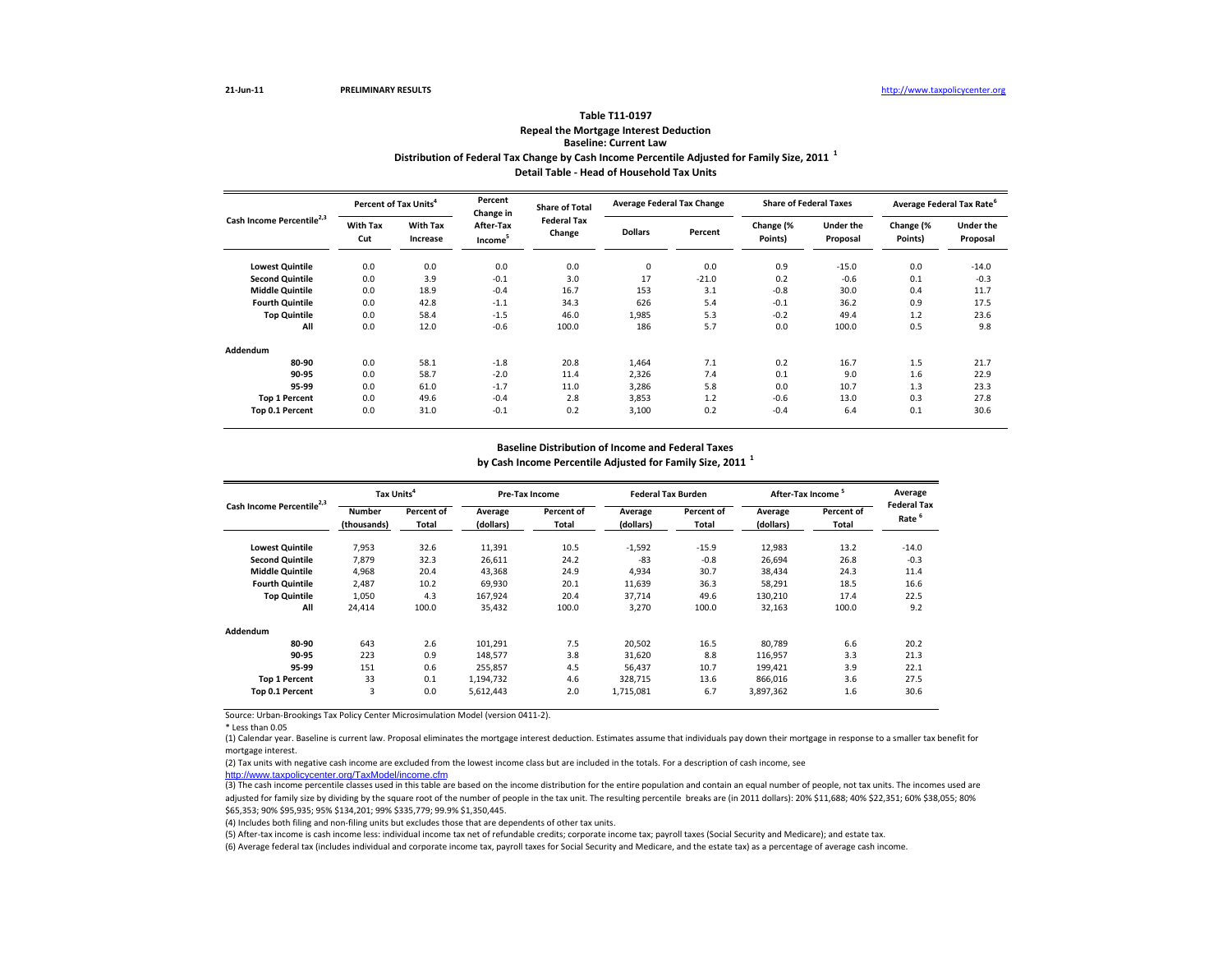### **Distribution of Federal Tax Change by Cash Income Percentile Adjusted for Family Size, <sup>2011</sup> <sup>1</sup> Detail Table ‐ Tax Units with Children Table T11‐0197Repeal the Mortgage Interest Deduction Baseline: Current Law**

|                                       | Percent of Tax Units <sup>4</sup> |                             | Percent<br><b>Share of Total</b><br>Change in |                              | <b>Average Federal Tax Change</b> |         |                      | <b>Share of Federal Taxes</b> | Average Federal Tax Rate <sup>o</sup> |                              |
|---------------------------------------|-----------------------------------|-----------------------------|-----------------------------------------------|------------------------------|-----------------------------------|---------|----------------------|-------------------------------|---------------------------------------|------------------------------|
| Cash Income Percentile <sup>2,3</sup> | <b>With Tax</b><br>Cut            | <b>With Tax</b><br>Increase | After-Tax<br>Income <sup>5</sup>              | <b>Federal Tax</b><br>Change | <b>Dollars</b>                    | Percent | Change (%<br>Points) | <b>Under the</b><br>Proposal  | Change (%<br>Points)                  | <b>Under the</b><br>Proposal |
| <b>Lowest Quintile</b>                | 0.0                               | $\ast$                      | 0.0                                           | 0.0                          | $\mathbf 0$                       | 0.0     | 0.2                  | $-2.7$                        | 0.0                                   | $-18.2$                      |
| <b>Second Quintile</b>                | 0.0                               | 6.2                         | $-0.1$                                        | 0.7                          | 29                                | $-11.2$ | 0.1                  | $-0.3$                        | 0.1                                   | $-0.8$                       |
| <b>Middle Quintile</b>                | 0.0                               | 30.0                        | $-0.6$                                        | 6.4                          | 277                               | 4.4     | $-0.1$               | 8.0                           | 0.5                                   | 12.2                         |
| <b>Fourth Quintile</b>                | 0.0                               | 60.0                        | $-1.2$                                        | 21.8                         | 938                               | 6.2     | 0.1                  | 19.7                          | 1.0                                   | 17.5                         |
| <b>Top Quintile</b>                   | 0.0                               | 79.5                        | $-1.7$                                        | 71.1                         | 3,514                             | 5.3     | $-0.2$               | 75.2                          | 1.3                                   | 25.2                         |
| All                                   | 0.0                               | 33.4                        | $-1.2$                                        | 100.0                        | 868                               | 5.6     | 0.0                  | 100.0                         | 1.0                                   | 18.8                         |
| Addendum                              |                                   |                             |                                               |                              |                                   |         |                      |                               |                                       |                              |
| 80-90                                 | 0.0                               | 81.4                        | $-2.2$                                        | 28.6                         | 2,683                             | 8.7     | 0.5                  | 19.0                          | 1.8                                   | 22.0                         |
| 90-95                                 | 0.0                               | 80.3                        | $-2.1$                                        | 16.1                         | 3,395                             | 7.8     | 0.2                  | 11.8                          | 1.7                                   | 23.1                         |
| 95-99                                 | 0.0                               | 78.5                        | $-2.0$                                        | 21.4                         | 5,518                             | 6.1     | 0.1                  | 19.8                          | 1.5                                   | 26.0                         |
| <b>Top 1 Percent</b>                  | 0.0                               | 58.3                        | $-0.4$                                        | 5.0                          | 5,295                             | 1.1     | $-1.1$               | 24.6                          | 0.3                                   | 29.1                         |
| Top 0.1 Percent                       | 0.0                               | 30.3                        | $-0.1$                                        | 0.3                          | 3,669                             | 0.2     | $-0.6$               | 11.6                          | 0.1                                   | 31.2                         |

#### **Baseline Distribution of Income and Federal Taxes**

**by Cash Income Percentile Adjusted for Family Size, <sup>2011</sup> <sup>1</sup>**

| Cash Income Percentile <sup>2,3</sup> | Tax Units <sup>4</sup> |            | Pre-Tax Income |            |           | <b>Federal Tax Burden</b> | After-Tax Income <sup>5</sup> | Average    |                    |
|---------------------------------------|------------------------|------------|----------------|------------|-----------|---------------------------|-------------------------------|------------|--------------------|
|                                       | <b>Number</b>          | Percent of | Average        | Percent of | Average   | Percent of                | Average                       | Percent of | <b>Federal Tax</b> |
|                                       | (thousands)            | Total      | (dollars)      | Total      | (dollars) | Total                     | (dollars)                     | Total      | Rate <sup>6</sup>  |
| <b>Lowest Quintile</b>                | 9.624                  | 19.9       | 12,221         | 2.8        | $-2,225$  | $-2.9$                    | 14,446                        | 4.0        | $-18.2$            |
| <b>Second Quintile</b>                | 10,630                 | 22.0       | 30,191         | 7.6        | $-257$    | $-0.4$                    | 30,447                        | 9.3        | $-0.9$             |
| <b>Middle Quintile</b>                | 9,718                  | 20.1       | 53,686         | 12.4       | 6,249     | 8.1                       | 47,436                        | 13.3       | 11.6               |
| <b>Fourth Quintile</b>                | 9,731                  | 20.1       | 91,659         | 21.2       | 15,141    | 19.6                      | 76,518                        | 21.5       | 16.5               |
| <b>Top Quintile</b>                   | 8.493                  | 17.6       | 279.232        | 56.2       | 66,836    | 75.5                      | 212,396                       | 52.1       | 23.9               |
| All                                   | 48,380                 | 100.0      | 87,155         | 100.0      | 15,551    | 100.0                     | 71.604                        | 100.0      | 17.8               |
| Addendum                              |                        |            |                |            |           |                           |                               |            |                    |
| 80-90                                 | 4.479                  | 9.3        | 153.349        | 16.3       | 30,973    | 18.4                      | 122,375                       | 15.8       | 20.2               |
| 90-95                                 | 1,994                  | 4.1        | 204.015        | 9.7        | 43,711    | 11.6                      | 160,304                       | 9.2        | 21.4               |
| 95-99                                 | 1,626                  | 3.4        | 372.645        | 14.4       | 91,251    | 19.7                      | 281,393                       | 13.2       | 24.5               |
| <b>Top 1 Percent</b>                  | 394                    | 0.8        | 1,704,575      | 15.9       | 490,537   | 25.7                      | 1,214,038                     | 13.8       | 28.8               |
| Top 0.1 Percent                       | 37                     | 0.1        | 8,017,842      | 7.0        | 2,498,743 | 12.2                      | 5,519,099                     | 5.9        | 31.2               |

Source: Urban‐Brookings Tax Policy Center Microsimulation Model (version 0411‐2).

\* Less than 0.05

Note: Tax units with children are those claiming an exemption for children at home or away from home.

(1) Calendar year. Baseline is current law. Proposal eliminates the mortgage interest deduction. Estimates assume that individuals pay down their mortgage in response to <sup>a</sup> smaller tax benefit for mortgage interest.

(2) Tax units with negative cash income are excluded from the lowest income class but are included in the totals. For <sup>a</sup> description of cash income, see

http://www.taxpolicycenter.org/TaxModel/income.cfm

(3) The cash income percentile classes used in this table are based on the income distribution for the entire population and contain an equal number of people, not tax units. The incomes used are adjusted for family size by dividing by the square root of the number of people in the tax unit. The resulting percentile breaks are (in 2011 dollars): 20% \$11,688; 40% \$22,351; 60% \$38,055; 80% \$65,353; 90% \$95,935; 95% \$134,201; 99% \$335,779; 99.9% \$1,350,445.

(4) Includes both filing and non‐filing units but excludes those that are dependents of other tax units.

(5) After‐tax income is cash income less: individual income tax net of refundable credits; corporate income tax; payroll taxes (Social Security and Medicare); and estate tax.